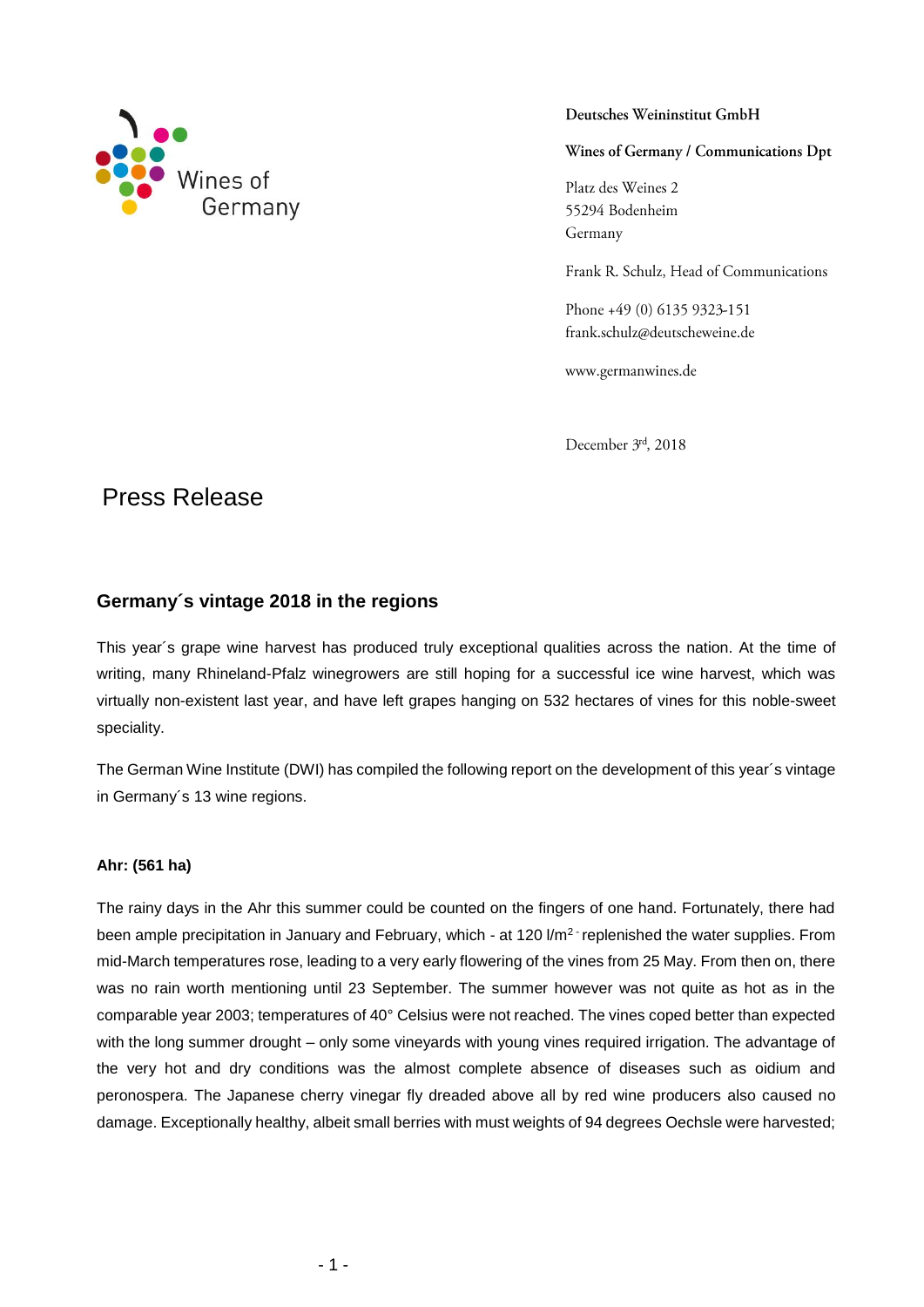even levels of 120 degrees were not uncommon. The vines had produced a large crop, so that yields for example of 90 hl/ha for Spätburgunder (Pinot Noir) were higher than expected. The harvest took place three weeks earlier than on average, beginning in mid-August and ending on 15 October. The vines achieved "a sugar content of unprecedented proportions", enthused Reinhold Kurth of the Ahr Winegrowers´ Association. Acidity levels however were lower than normal. The total harvest volume is estimated at 55,000 hectolitres – in 2017 there had only been 38,000 hectolitres.

## **Baden: (15,834 ha)**

Baden is Germany´s warmest wine region. Perhaps the vines there were better adapted to the extreme weather conditions of last year, as flowering came sooner than ever after budbreak – after only 30 days -, beginning on 25 May and thus 14 days earlier than usual. Even April was the warmest on record, and that was not to remain the only record. The Siebenschläfertag on 27 June (lit.: Seven Sleepers´ Day) lived up to its name, initiating a further hot spell that lasted more than seven weeks with temperatures close to 40° Celsius. Most vines however coped well with the drought, producing a large crop of healthy berries which ripened quickly. Only the young vines needed to be irrigated as their roots were not yet long enough to reach the lower water tables. Picking began at the end of August and proceeded quietly, without stress, as there was almost no disease pressure. The estimated harvest volume of 1.55 million hectolitres - at an average of 90 – 95 hl/ha - is almost 30 percent higher than the long-term mean. But the fact that the grape quality was so high with such an above-average yield had, according to the Baden Winegrowers´ Association, "never happened before". The wines are fruit-driven, powerful and structured due to the high sugar content of the grapes, resulting in a vintage with more power than the 2017s. But perhaps the icing on the cake is that in some vineyards grapes could even be harvested for high-quality sweet wine

#### **Franken: (6, 139 ha)**

The Franken winegrowers also witnessed an early flowering and a fast ripening in a very hot and dry season. The isolated rainfall or thunderstorm was not sufficient to replenish the water reserves in the ground. In some steep sites the ground heated up to 60° Celsius. "Drip irrigation for the young vines, which still need a few years for their roots to reach down to the water, has become standard practice – of course precisely tuned so as not to pamper them," explains Iphofen winegrower Hans Wirsching. That means a lot of work as many kilometres of tubing have to be laid. A vine receives up to 40 litres of water over several hours, applied very precisely to avoid evaporation loss.

To help curb the fast pace of grape ripening and ensuing sugar production with temperatures sometimes rising to 38° or 39° Celsius, growers often removed a large number of leaves from the vine. All too heavy wines, such as those resulting from the exceptionally warm vintage 2003, are far less in demand nowadays. The wines will be "a delight to drink", producers promise their customers, a little more powerful than the 2017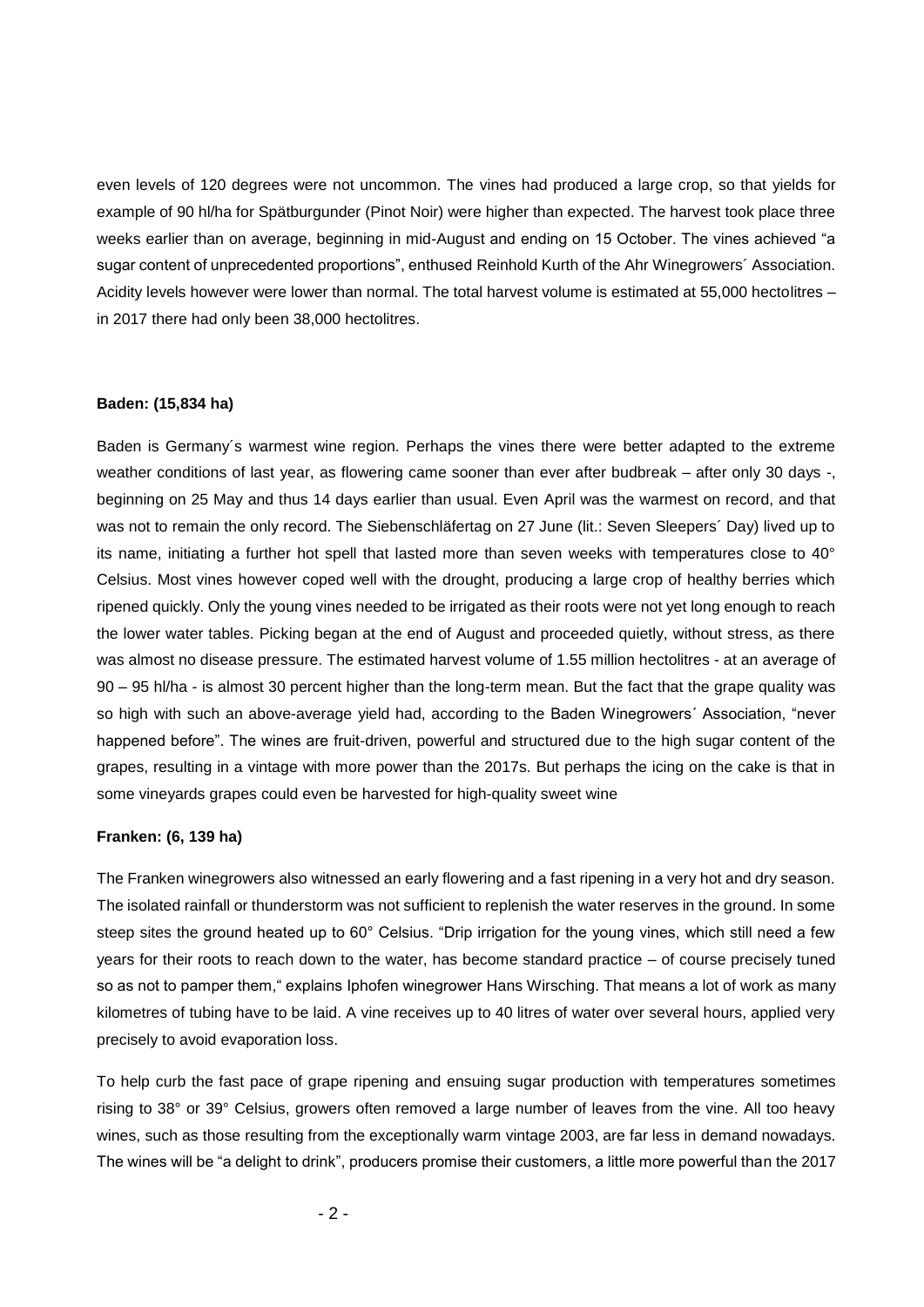vintage but still full of finesse. Progress has definitely been made on how best to adapt to climate change. "A delight" by the way also applies to the quantities, which – at approx.  $523,000$  hl – are expected to be 20 percent up on the previous year. Good times for Franken wine fans.

# **Hessische Bergstraße: (462 ha)**

When it comes to the weather, the Hessische Bergstraße is regarded as spoiled, as here – in Germany's smallest wine region -, spring comes sooner than elsewhere. One can therefore reasonably expect all to be well in a hot and dry growing season such as 2018. But here as well growers had to take care to prevent the wines from becoming too heavy. Average must weights of approx. 86 degrees Oechsle at the region´s largest producer, the Bergsträßer Winzer cooperative in Heppenheim, are therefore very promising and stand for a very high quality for this region. However, top must weights of over 100 degrees Oechsle were also not uncommon. The autumn proceeded in a very relaxed fashion with ideal harvest weather of warm, dry days and cool nights. With no disease pressure, the grapes were able to develop plenty of aroma, even though the harvest had begun on 15 August and thus earlier than ever before. It turned out that the extreme water shortage did not affect the majority of grapes thanks to the vines´ deep roots. As far as Reinhard Antes, chairman of the Bergsträßer Winzer, is concerned, 2018 is "perhaps the best vintage of the last 15 years". Harvest volumes in the region are estimated at 42,000 hectolitres, 45 percent up on the previous year.

#### **Mittelrhein: (469 ha)**

Of all the wine regions, the 2018 growing season rewarded the Mittelrhein with the highest volume increase. At an estimated 46,000 hectolitres, the crop was 64 percent above the 2017 total (28,000 hl). It is therefore not surprising that the winegrowers are highly satisfied, especially as their cellars were mostly depleted of stocks. The dry summer lasted from April to September. Hopes for a steady rainfall had not materialized but fortunately hail damage and heavy rain also remained at bay. Even the Rhine reported low water levels. However, drought stress occurred in only a few isolated cases in young or low-lying vineyards. Towards the end of ripening, vine development was almost three weeks ahead. By means of precise leaf removal in the vineyard, growers were able to control the all too vigorous plant growth, but due to the low humidity there was almost no disease risk, which made things somewhat easier. The grapes obtained on average a perfect 88 degrees Oechsle and 8 g/l of acidity, with excellent results also achieved with the red wines. The harvest proceeded on the whole in a leisurely fashion. "Even the oldest growers can barely remember having harvested so many grapes with such excellent quality and in such a perfect state of health", the Mittelrhein Winegrowers´ Association reported and forecasts "exciting tastings offering plenty of enjoyment".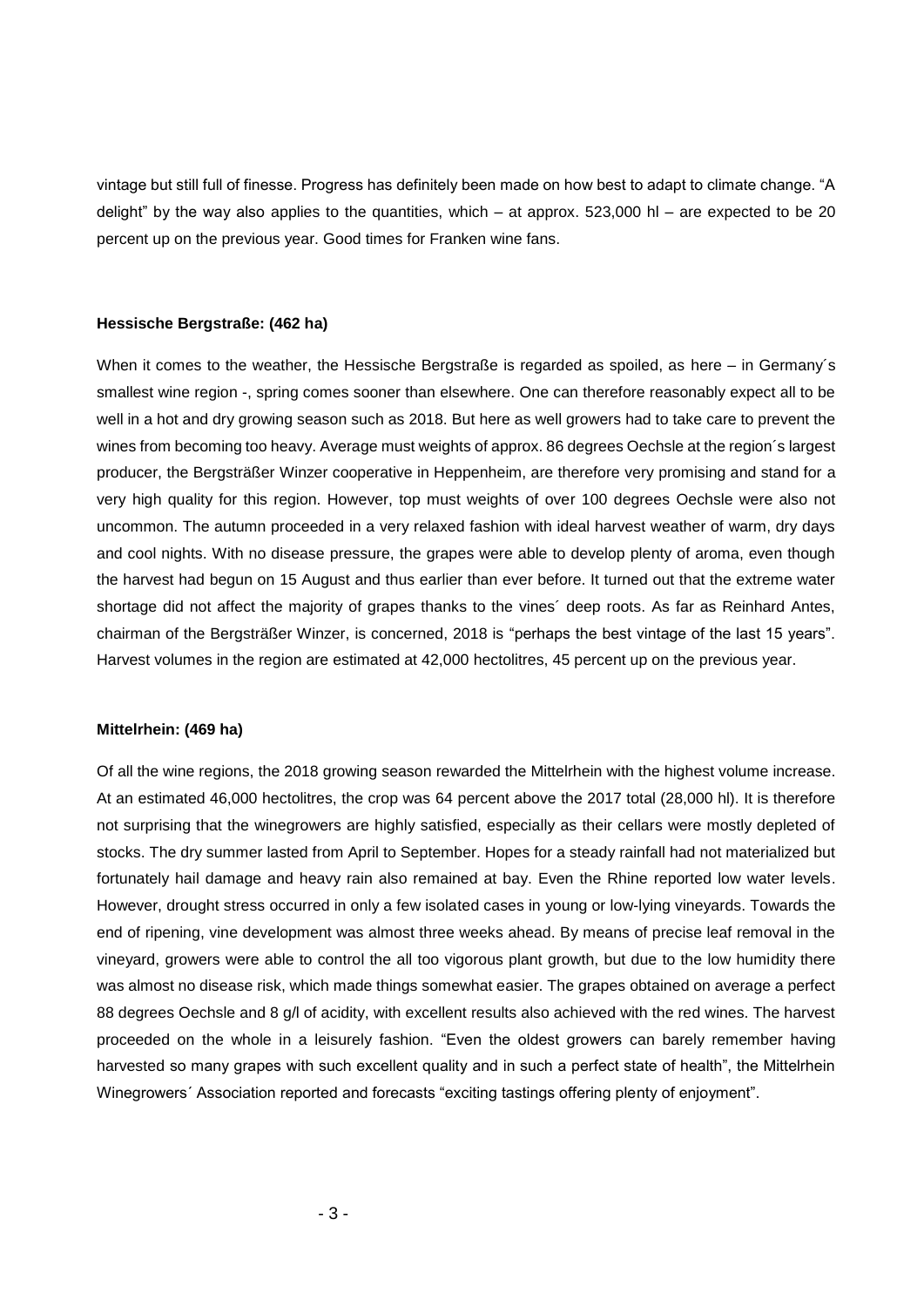#### **Mosel: (8,870 ha)**

When grapes look picture-perfect at harvest time, hopes are high for excellent wines. Such was the case in the Mosel 2018 – but that was not all. Volume estimates of approx. one million hectolitres were also very satisfying, especially as there had been roughly a third less the previous year. But until that happy end, drought and heat as well as the fear of hailstorms and heavy rain had kept growers on tenterhooks. There was indeed some rain and the odd thunderstorm in the Middle Mosel but the number one topic everywhere was above all the drought. As in the other regions, vine development was well ahead of the average and picking started as early as August for the early-ripening varieties and mid-September for Riesling. Healthy grapes, which really hung picture-perfect on the vine, filled growers with joyous anticipation. The rain in September, which thanks to the cool nights did not lead to rot, increased the juice yield and contributed to the also remarkable harvest volumes. With must weights which - in the case of Riesling ´s average of 85 degrees Oechsle - lay in the Spätlese range, the Mosel wines of 2018 are characterized by their rich aroma, harmonious structure with moderate acidity levels and elegant, juicy fruitiness. The vintage offers a wide spectrum for the wine lover, from very promising sparkling base wines to fabulous Beeren- and Trockenbeerenauslese wines. In the words of Pünderich winegrower Matthias Lay: "With the 2018 vintage, the good Lord has been very kind to us."

## **Nahe: (4,225 ha)**

In 2018 the grapes in the Nahe were ripe sooner than usual and the harvest had already begun at the end of August. However especially for the high-quality wines, some growers delayed picking the later-ripening varieties until October in order to promote grape phenolic maturity. This was made possible by the very hot and dry summer with optimal autumn weather – a "super summer" was how Winegrowers´ Association president Thomas Höfer described it. The wait was also possible because problems such as rot, mildew or animal pests were virtually non-existent. Perfectly ripe and completely healthy grapes with must weights that not infrequently reached 100 degrees Oechsle were the reward and basis for excellent wines. They very nicely reflect the diverse and typical terroir of the Nahe region. With must volumes of 440,000 hectolitres, the crop came in at 40 percent above the long-term average. An excellent and long-awaited compensation for the two previous, much smaller harvests of 2017 and 2016. For Winegrowers´ Association president it was: "An absolutely exceptional year". Such exceptions the wine lover will be sure to value.

# **Pfalz: (23,652 ha)**

When the going is good, it is very, very good. This saying fits the 2018 vintage in the Pfalz. Hardly any damage despite extreme summer temperatures and drought, almost no water catastrophes, perfectly healthy grape material in abundant quantities, fantastic harvest weather with noble-sweet nectars as the crowning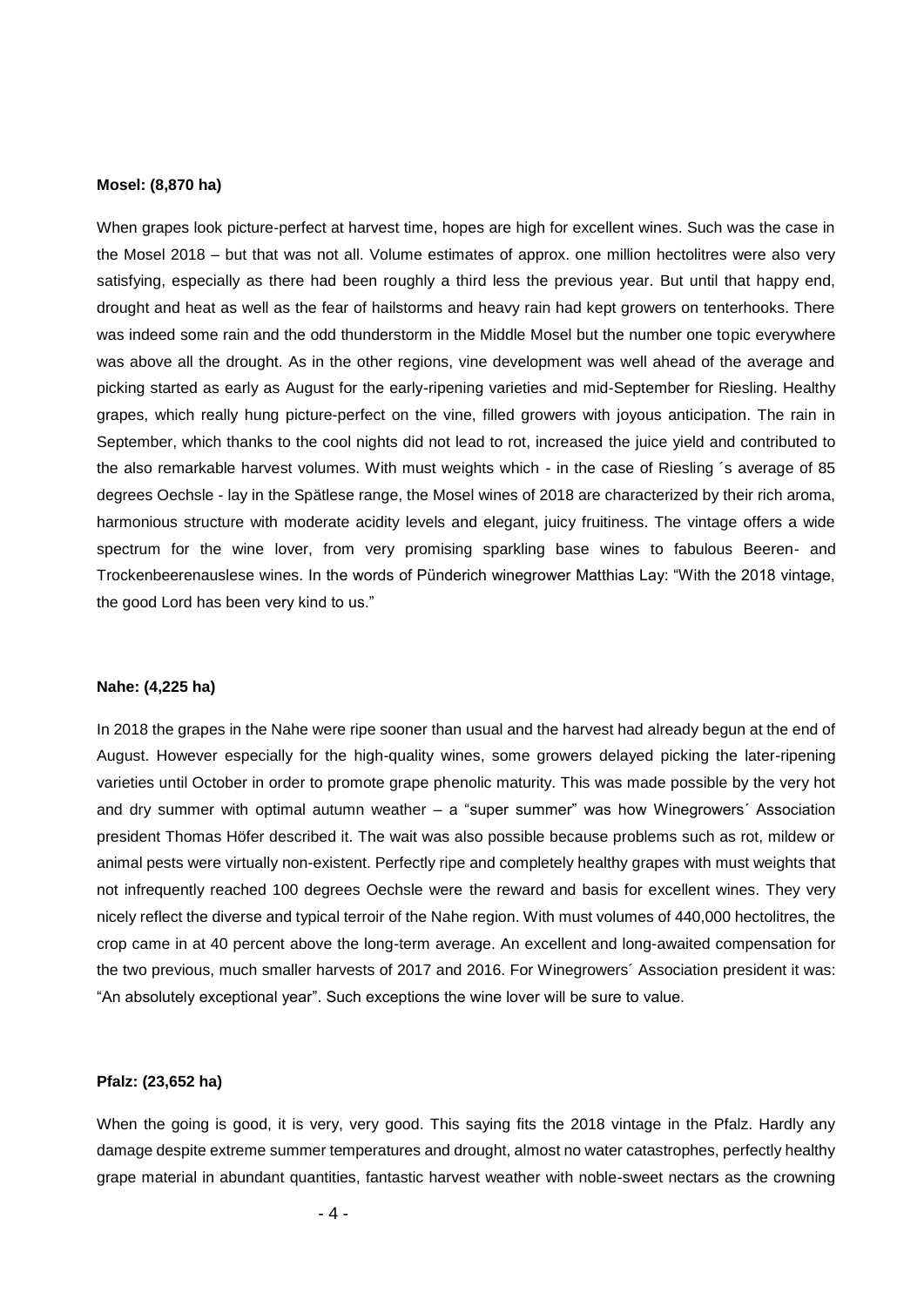achievement. It can hardly get better. It is therefore no surprise that the representatives of the Winegrowers´ Association were nothing short of euphoric. "Unique" or "almost too good to be true", was the verdict even of the experts. The record-breaking warm weather period had already begun in April, leading to an early flowering of Riesling at the end of May. In this merry month there was also quite a bit of rain but unfortunately also some hail in the south of the region. The true heatwave then came in July and August. Picking for the first Federweißer (a partially-fermented, yeasty grape speciality) had already begun in August, with the main harvest following two weeks later and thus earlier than ever before. September recorded ideal, largely dry and settled weather conditions, with especially the red varieties profiting from the extended hang time to give intensely-coloured, full-bodied wines, not only in the case of Spätburgunder (Pinot Noir). The white wines have moderate acidity, while the alcohol levels also remained relatively moderate – surprising even for many growers given the amount of sunshine. Growers are delighted with the estimated yield of 2.5 million hectolitres, 17 percent above the long-term average. After years of small harvests it feels so good", explains Winegrowers´ Association president Reinhold Hörner, "when we can once again meet the demands of the market with no limitations".

# **Rheingau: (3,191 ha)**

With the onset of "golden October" in the Rheingau, many winegrowers had just about finished picking. This year they had begun four weeks earlier than usual thanks to the hot summer 2018, which did not quite reach the highs of 2003 but nonetheless beat previous records of the last century of 1947, 1994 and 1976. The drought, which incidentally caused relatively few problems in most vineyards, prevented infestations from fungus diseases and the dreaded cherry vinegar fly. "It was simply too hot for the pests," explains viticultural consultant Berthold Fuchs. Extensive irrigation support was however necessary for the young vines. Indeed drought-stress posed the greatest threat for wine quality but the vines still produced an abundant number of clusters, resulting in a large harvest volume estimated at 285,000 hectolitres compared with 210,000 hectolitres the previous year. Fortunately the quantity of the 2018 vintage also kept pace with the quality, which is excellent thanks to the perfect health and maturity of the grapes. "An outstanding vintage", said viticultural consultant Berthold Fuchs. This applies not only to Riesling but also to the region´s Spätburgunder (Pinot Noir), which is proving to be particularly intensely-coloured and concentrated.

#### **Rheinhessen: (26, 617 ha)**

90° Oechsle for the first Federweißer already on 6 August? That had never happened before in Germany´s largest wine region. A very early flowering thanks to the warmest April on record led to expectations of an early harvest. However the hot and dry, sunny summer served as an additional ripening accelerator. The very favourable, settled weather conditions continued into the harvest, allowing many grapes to stay on the vine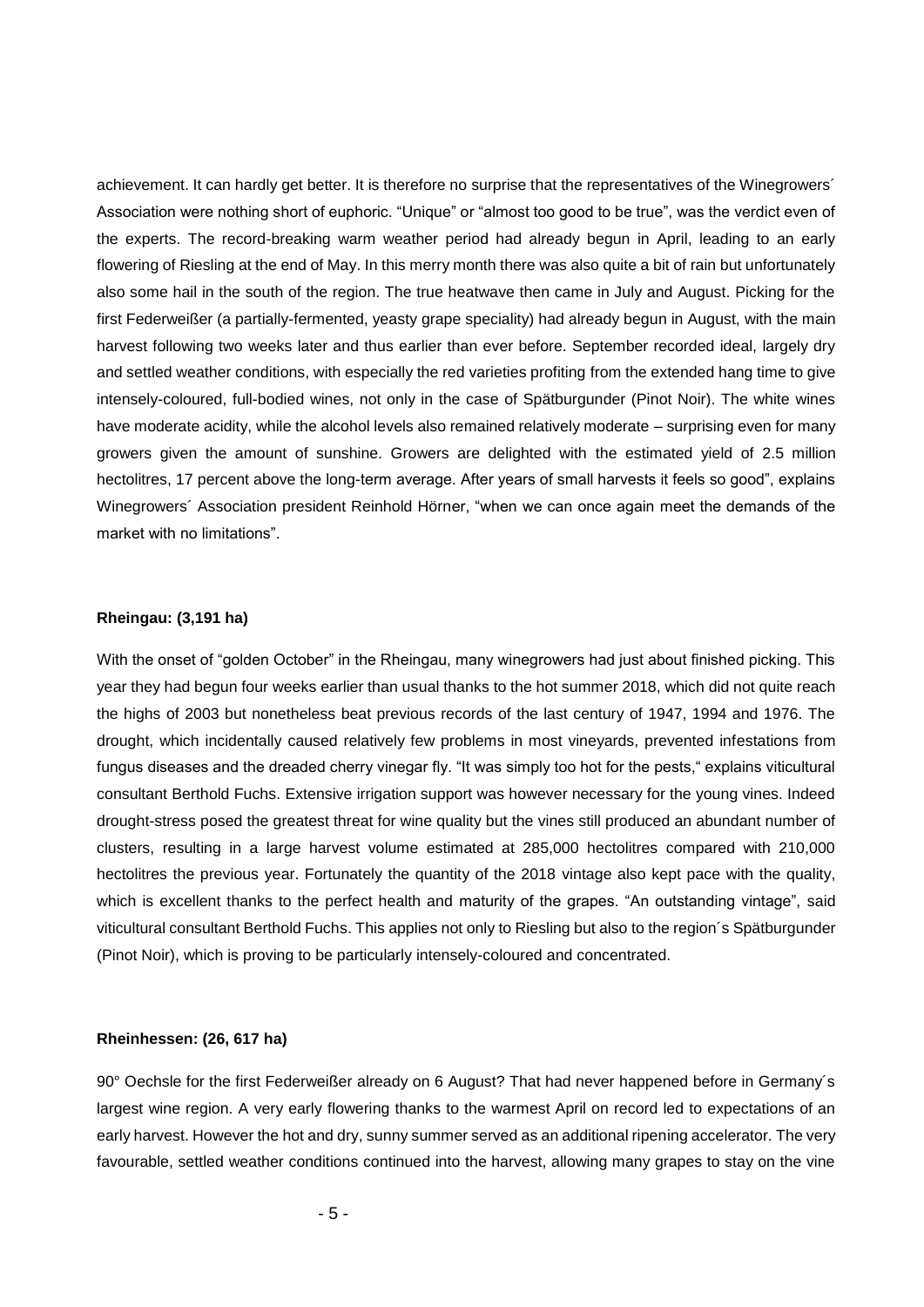right up to October and partly even to November. Of course the drought did present major challenges for growers in some locations and the steeper vineyards especially had to be partly irrigated. However, the Rheinhessen growers were overall pleasantly surprised with the performance of their vines. The harvest volume estimated at 2.95 million hectolitres is almost 20 percent higher than the long-term average. A growing season like 2018 is ideal especially for red wines because the grapes changed colour very early and benefitted from the extended hang time. But also the 2018 white wines in Rheinhessen will be rich in aromas, varietally typical and fruity with moderate acidity levels. Numerous noble-sweet specialities are also available. In view of the Rheinhessen Weinwirtschaftsrat (trade advisory body): "This great vintage was unexpected but will be remembered for a long time". Wine lovers can already look forward to the results.

#### **Saale-Unstrut: (772 ha)**

This year a few winegrowers in Saale and Unstrut harvested twice – namely ice wine grapes from the 2017 growing season in the night of  $5 - 6$  February and then  $-$  already in August - the first grapes from the 2018 vintage. Never before had picking begun so soon in Germany´s northernmost wine region. The reason for this was the summer, which started early in April: "The vineyards experienced almost no spring," reports the Saale-Unstrut Winegrowers´ Association. The high temperatures gave an almost explosive boost to vine development with a picture-perfect flowering at the end of May – such an early date was last seen in 2007. Fortunately, there was also some rain in May but still the drought was the main topic, which kept the growers on their toes throughout the summer months. It will "play a big role in future", the Winegrower´s Association is convinced. Sunburn, drought stress and undersized berries were the main threats to wine quality, whereas this year fungus pressure and pests were virtually non-existent, which kept the work in the vineyard at a manageable level. The main harvest was finished in the first weeks of October. The forecasted 46,000 hectolitres are only slightly above last year´s figures (44,000 hl) and those of past years. But for that the quality of the wines is expected to be outstanding, with the Growers´ Association predicting substantial, aromatic white wines and powerful reds

# **Sachsen: (497 ha)**

This year even in Sachsen almost all the area under vine had been harvested by the beginning of October, the exception being a number of Traminer and Riesling sites which were still waiting for Auslese must weights. For the growers, the summer was partly very labour-intensive as many vineyards had to be irrigated, not least because of the wealth of steep sites within the region. At an estimated 56.5 hectolitres, the yield was on average the second highest since 2000. According to the latest estimates, approx. 22,500 hectolitres of must were obtained, 7 percent more than the average of the last ten years. However, even at these levels Sachsen wines are still a rarity when compared with other regions. Because the grapes were smaller than usual due